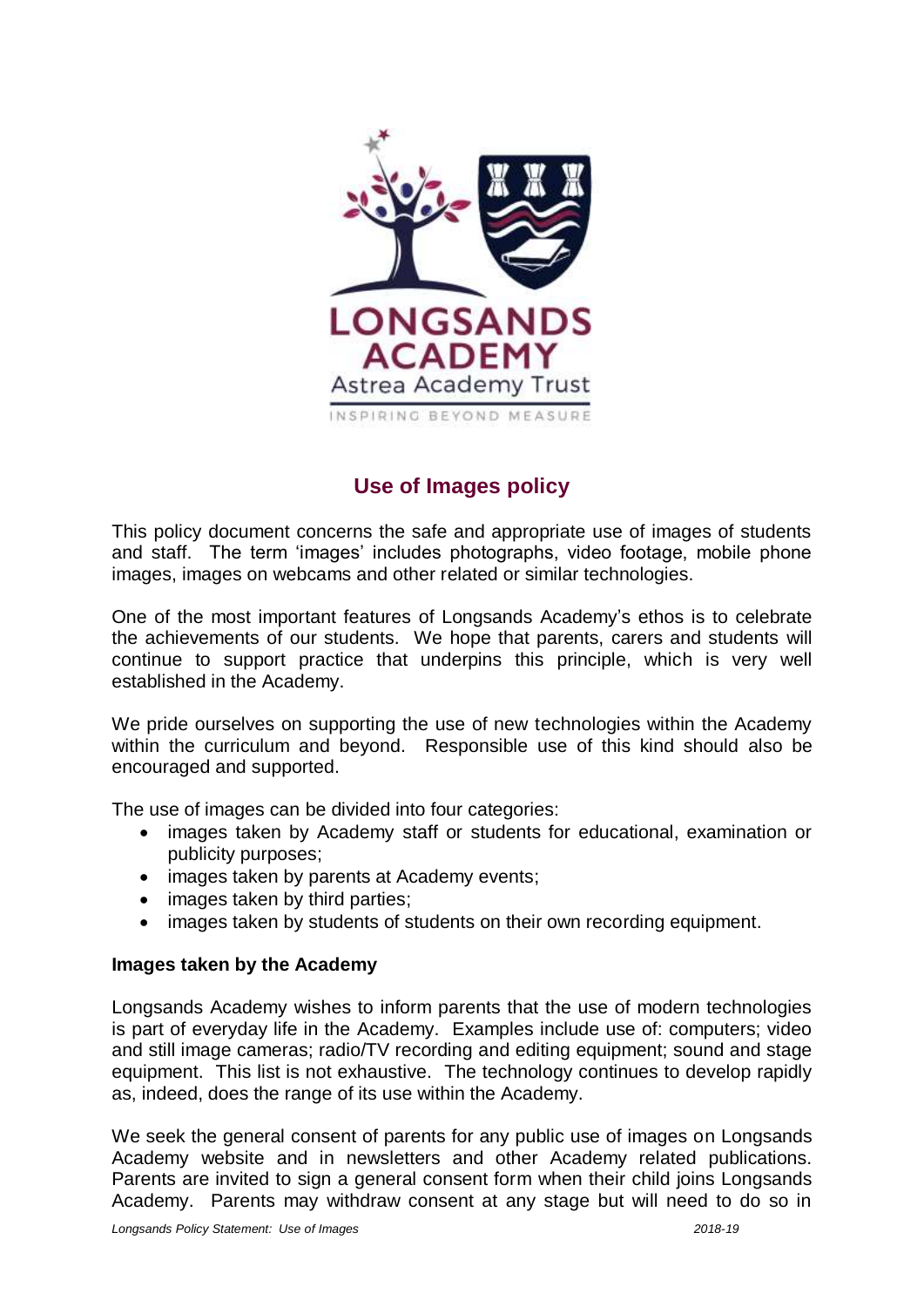writing. In the absence of a returned form, consent cannot be assumed and must be sought prior to any public use of images. When a student reaches the age of 13, consent must be given by the student for public use of images.

# **Protections**

The recording of images is necessary for some examination courses, e.g. Media Studies. Images of students will be recorded and sent to the relevant examination board. These images may then be used for examination training purposes.

In these circumstances, the names of the students will not be available to those viewing the images.

To ensure the safety of students, only the first name of any student will be published with their photograph unless specific consent has been requested and granted by their parent/carer. This consent may be requested by telephone, letter or a note in the student log book and will be in addition to the general consent form.

Images maintained by Academy staff are for authorised use only and will be disposed of at an appropriate time. Particular care is taken in relation to vulnerable children such as those who are in public care or recently resettled following domestic problems.

Whenever possible, students will be made aware of why their image is being recorded and how it will be used in advance of images being captured. (Exceptions will usually be group images or videos where individual students are featured only briefly to illustrate a general theme.) Images will be kept securely.

# **Images taken by Parents / Carers**

Longsands Academy seeks to ensure that the taking of images at our events is in accordance with the protective ethos of the Academy. Images taken by parents or carers must be for their personal use only and must not be made publically available. Any other use would require the consent of the parents/carers of other students in the image.

At events such as performing arts shows, it is important that parents do not take photographs or use video cameras without permission and/or in a manner that is intrusive to other members of the audience or distracting to the performers. Where there are performing rights restrictions we reserve the right to prevent parents from taking images of individual performances. Further guidance will be issued where it is necessary to meet the needs of particular shows or events.

Parents/Carers are invited to indicate their agreement with this position by signing the appropriate form.

# **Images taken by third parties (including the Press)**

Longsands Academy has a good, working relationship with the local press and we will always seek to ensure that images are used in an appropriate manner. Parents/Carers will be contacted for further consent should we wish to publish more than just the first name of a student with a photograph. This might be to celebrate exceptional achievement for example. Images taken by a newspaper become the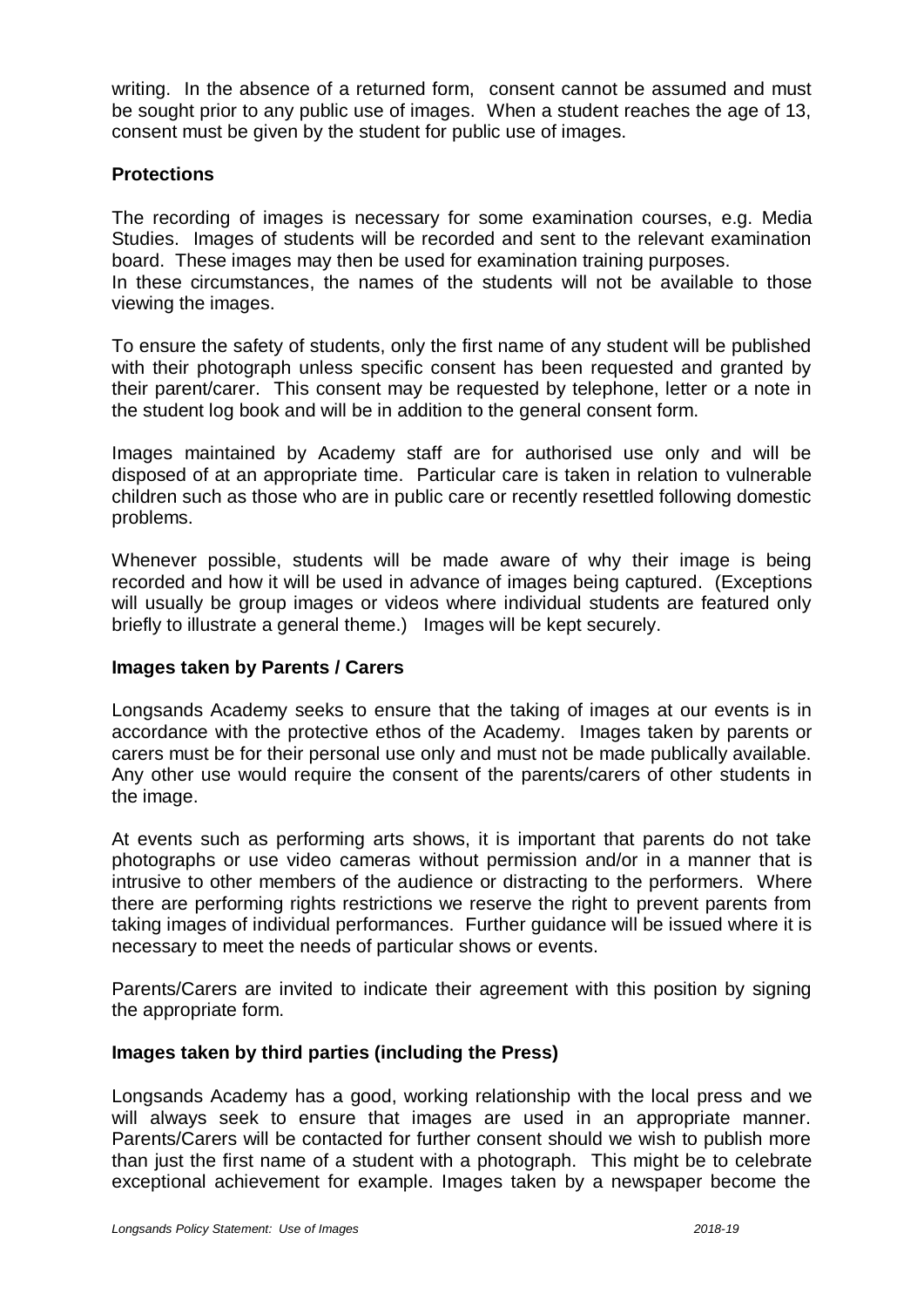property of that newspaper and could be placed by the editor on the newspaper's website.

#### **Images taken by students of students on their own equipment**

Students are actively discouraged from recording images of others on their own recording equipment such as mobile telephones. Where this is witnessed, staff will do their best to ensure that such images are deleted from the equipment and appropriate disciplinary procedures will be applied. Information about the safe use of images is included in the ECM programme of the Academy and is addressed in assemblies when appropriate. We also request that parents and carers support us in this matter by talking to their children about the potential issues surrounding the use of images.

# **Additional Note: CCTV**

Longsands Academy makes use of closed circuit television (CCTV) for security and site monitoring purposes. Images from the CCTV system may be used by staff and the police to identify intruders or persons (including students) involved in misconduct that could threaten the safety or well-being of others.